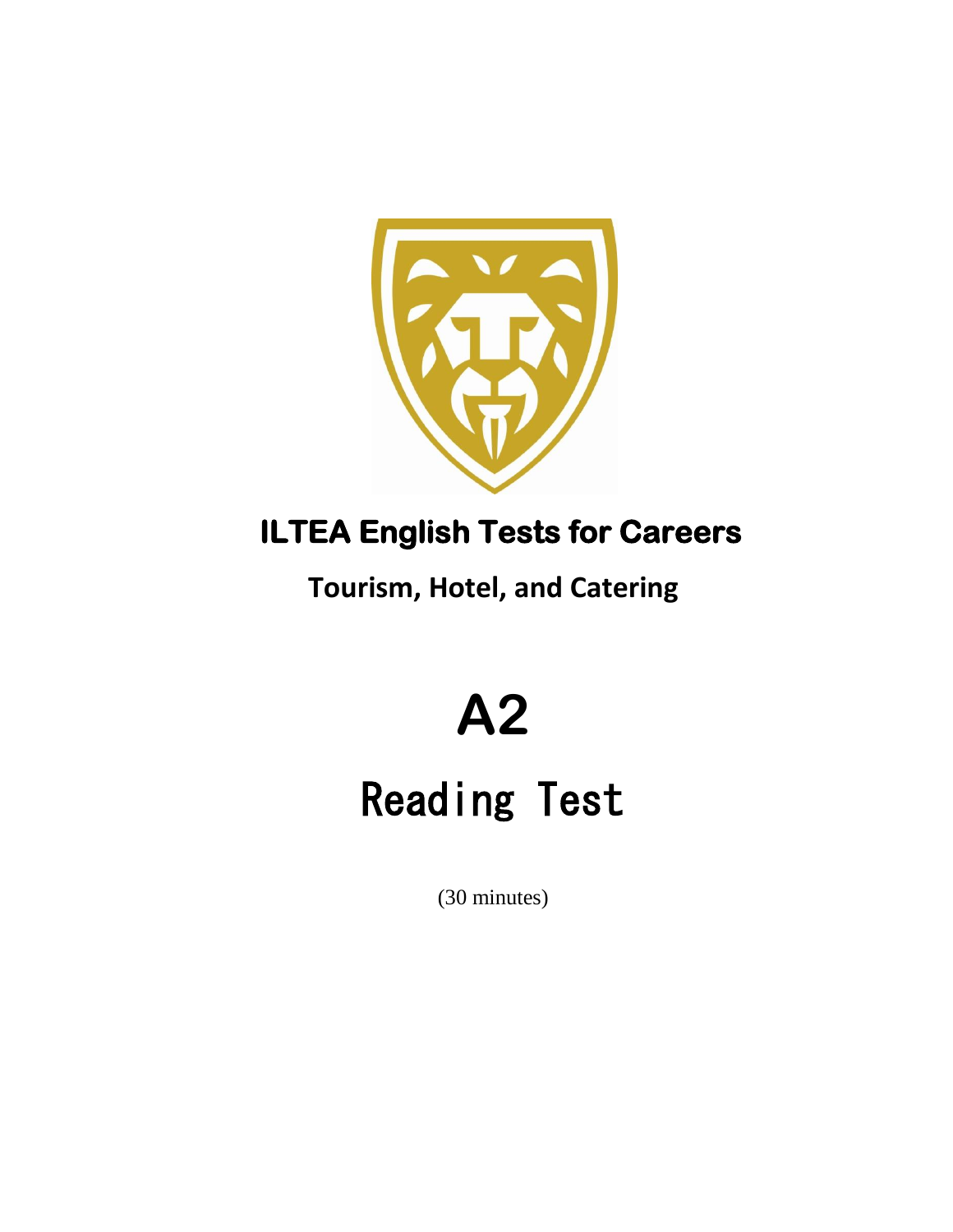### **QUESTIONS 1 - 5**

**Please look at the flight information below and answer the questions. For questions 1 - 5, mark A, B, or C on the answer sheet.**

|       |         | <b>ARRIVALS</b> |                                  |              |               |
|-------|---------|-----------------|----------------------------------|--------------|---------------|
| Time  | Flight  | Origin          | Airline                          |              | Hall * Status |
| 09:55 | 5J 110  | Manila          | Cebu Pacific Air<br>X            | A            | At gate 09:44 |
| 09:55 | 9W 076  | Mumbai          | <b>Jet Airways</b>               | B            | Landed 09:50  |
|       | NH 6402 |                 | All Nippon Airways<br>ANA.       |              |               |
| 10:00 | HX 453  | Chengdu         | Hong Kong Airlines               | $\mathbf{A}$ | At gate 09:38 |
|       | HU 8161 |                 | $\bullet$<br>Hainan Airlines     |              |               |
| 10:05 | CZ 311  | JieyangChaoshan | China Southern                   | A            | Est at 10:32  |
| 10:05 | BR 851  | Taipei          | FVA Air<br><b>Train &amp;</b>    | $\sqrt{a}$   | At gate 09:54 |
|       | HX 1851 |                 | Hong Kong Airlines               |              |               |
| 10:10 | SU 212  | Moscow          | Aeroflot Russian Airlines<br>--- | B            | At gate 09:48 |
| 10:15 | FD 2508 | Bangkok/DMK     | Thai AirAsia                     | A            | Est at 10:04  |

| Time  | Flight                              | <b>Destination</b> |                | Terminal Aisle Gate Airline |                   |                                                                       | <b>Status</b>                      |
|-------|-------------------------------------|--------------------|----------------|-----------------------------|-------------------|-----------------------------------------------------------------------|------------------------------------|
| 13:45 | KA 840<br>CX 6848<br>CA 6506        | Chongqing          | T1             | Н                           | ₹                 | Dragonair<br>Cathay Pacific<br>Air China                              | boarding<br>boarding<br>delayed    |
| 13:50 | OZ 724<br>SA 7216<br><b>UA 7997</b> | Seoul/ICN          | T1             | J                           | $\mathbf{Z}$<br>麹 | Asiana Airlines<br>South African<br>Airways<br><b>United Airlines</b> | check in<br>cancel led<br>check in |
| 13:55 | 7C 2110                             | Seoul/ICN          | T <sub>2</sub> | P                           | $\mathbf{y}$      | <b>JEJU AIR</b>                                                       | on time                            |
| 14:00 | CX 360<br>KA 5360                   | Shanghai/PVG       | T1             | BC                          | ╰<br>à            | Cathay Pacific<br>Dragonair                                           | on time<br>delayed                 |
| 14:00 | KA 992<br>CX 6890                   | Beijing            | T1             | H                           | ø                 | Dragonair<br>Cathay Pacific                                           | on time<br>on time                 |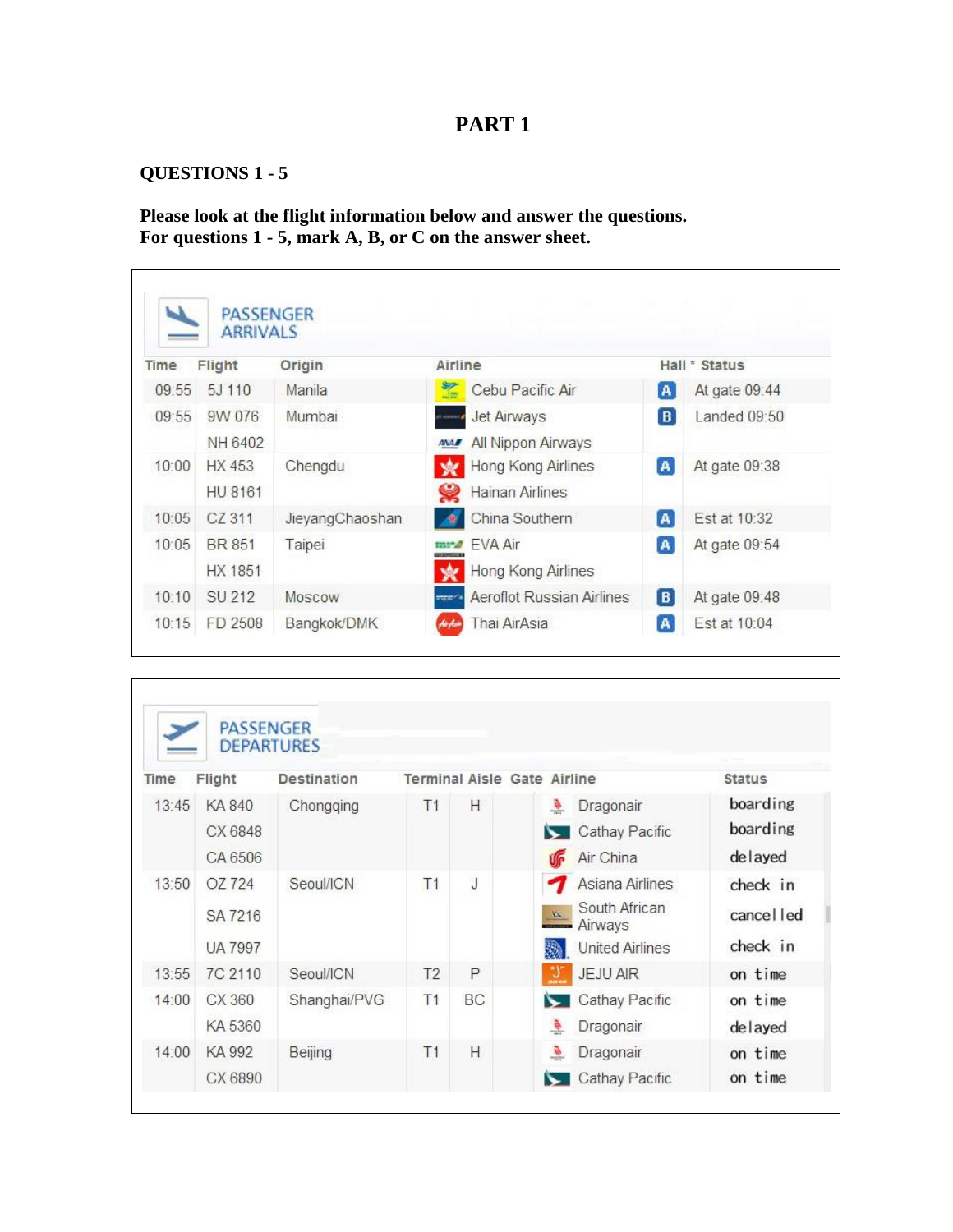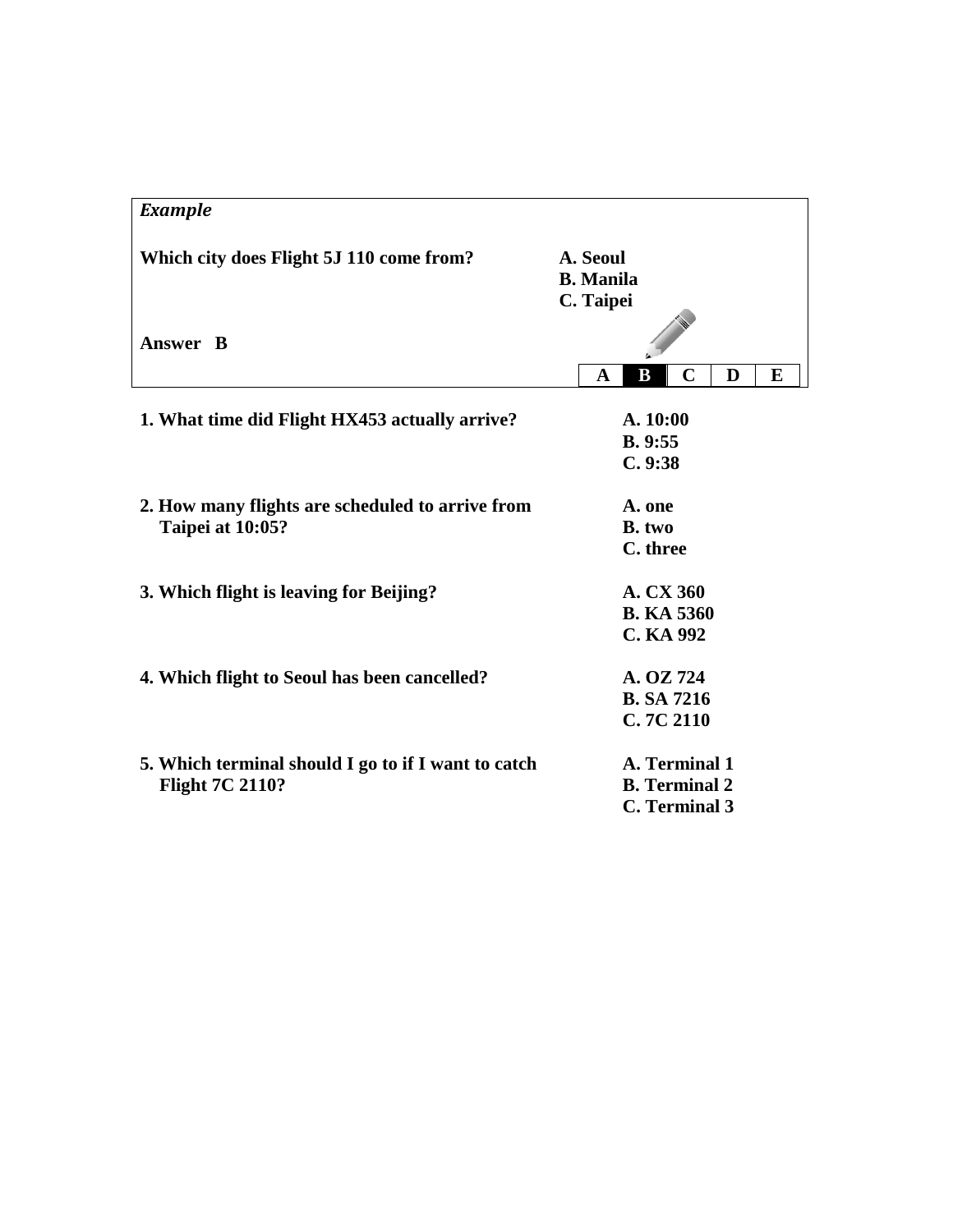### **QUESTIONS 6 - 10**

**Which notice (A - E) says this (6 - 10)? For questions 6 - 10, mark the correct letter A – E on the answer sheet.**

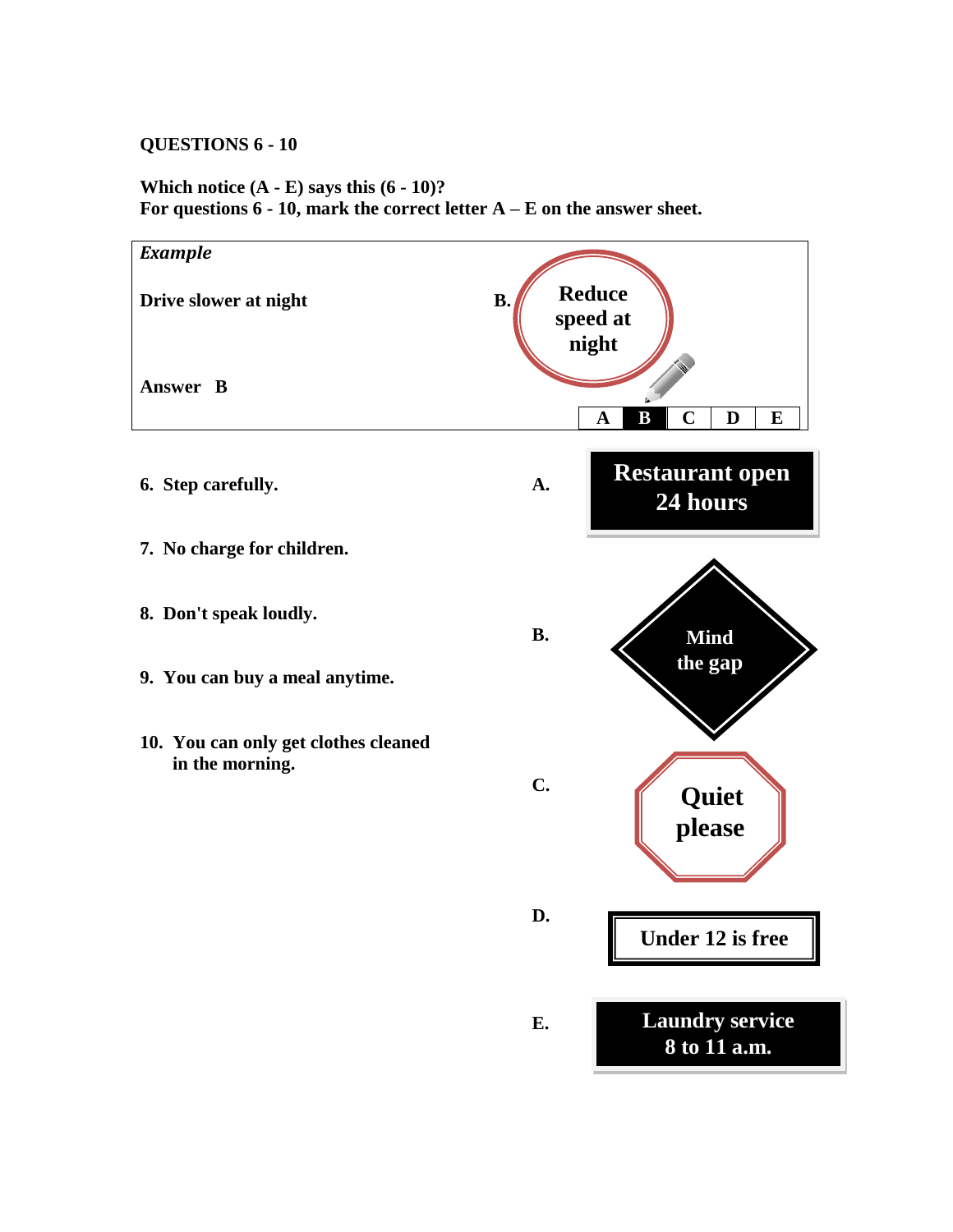### **QUESTIONS 11 - 15**

**Read the descriptions (11 - 15) of the vocabulary. What is the word (A - E) of each one? For questions 11 - 15, mark the correct letter A – E on the answer sheet.**

| <b>B.</b> sandals |
|-------------------|
| B<br>E<br>A       |
|                   |

| 11. A room for two people.                                                           | A. receptionist |
|--------------------------------------------------------------------------------------|-----------------|
|                                                                                      | <b>B.</b> book  |
| 12. A person who controls a company or department.                                   | C. manager      |
| 13. To reserve something for later, like a hotel room.                               | D. double room  |
| 14. A person whose job is to bring the food to customers'<br>tables in a restaurant. | E. waiter       |

**15. A person who works in a hotel and helps visitors and answers the phone.**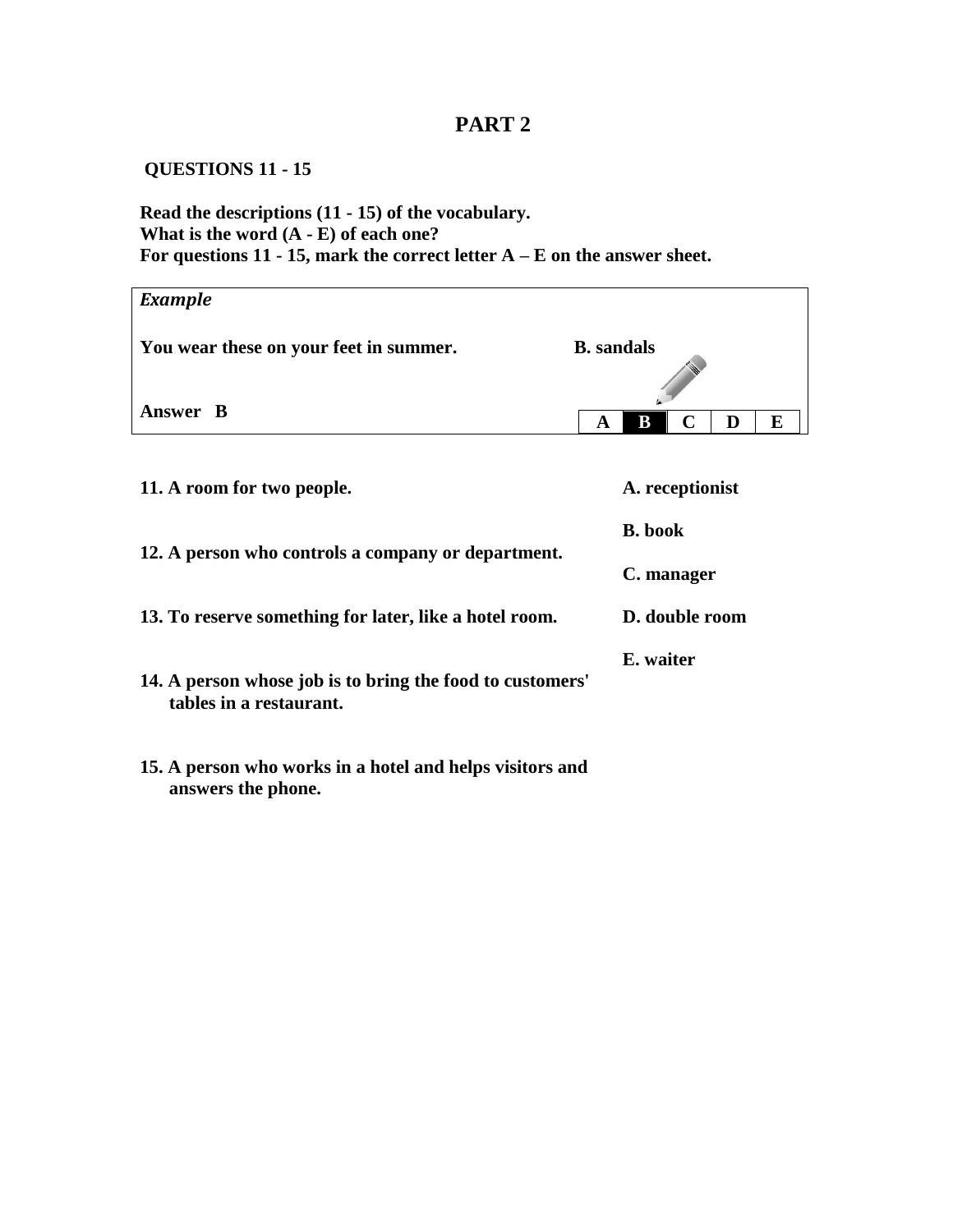### **QUESTIONS 16 – 20**

### **Complete the five conversations. For questions 16 – 20, mark A, B, or C on the answer sheet.**

| <b>Example</b>                                             |                                                               |
|------------------------------------------------------------|---------------------------------------------------------------|
| When is your flight leaving?                               | A. Geography                                                  |
|                                                            | B. 8:20 a.m.                                                  |
|                                                            | C. Last week                                                  |
|                                                            |                                                               |
| Answer B                                                   | $\mathbf C$<br>D<br>E<br>В<br>A                               |
| 16. Can I reserve two tables for tonight,<br>please?       | A. I'm afraid we don't have anything<br>left for Saturday.    |
|                                                            | B. Sure. May I have your name,<br>please?                     |
|                                                            | C. I'm sorry, we are only open in the<br>evenings.            |
| 17. Can I speak to Mrs. Oliver in room 1320?               | A. I'm sorry, the room has been<br>booked.                    |
|                                                            | B. I'm sorry, there's no answer from<br>the room.             |
|                                                            | C. I'm sorry, we're fully booked today.                       |
| 18. Does the bathroom have a bath?                         | A. I'm afraid there's only a shower.                          |
|                                                            | B. I'm sorry, we are only open in the<br>morning.             |
|                                                            | C. I'm sorry, there's no answer from<br>the room.             |
| 19. We'd like to book two tables for Thursday<br>at lunch. | A. I'm sorry, we are only open in the<br>evening.             |
|                                                            | <b>B.</b> Unfortunately, we're fully booked<br>that weekend.  |
|                                                            | C. I'm sorry, we don't have any tables<br>for Thursday night. |
| 20. When did your friends arrive?                          | A. Tomorrow.                                                  |
|                                                            | <b>B.</b> Next year.                                          |
|                                                            | C. Last night.                                                |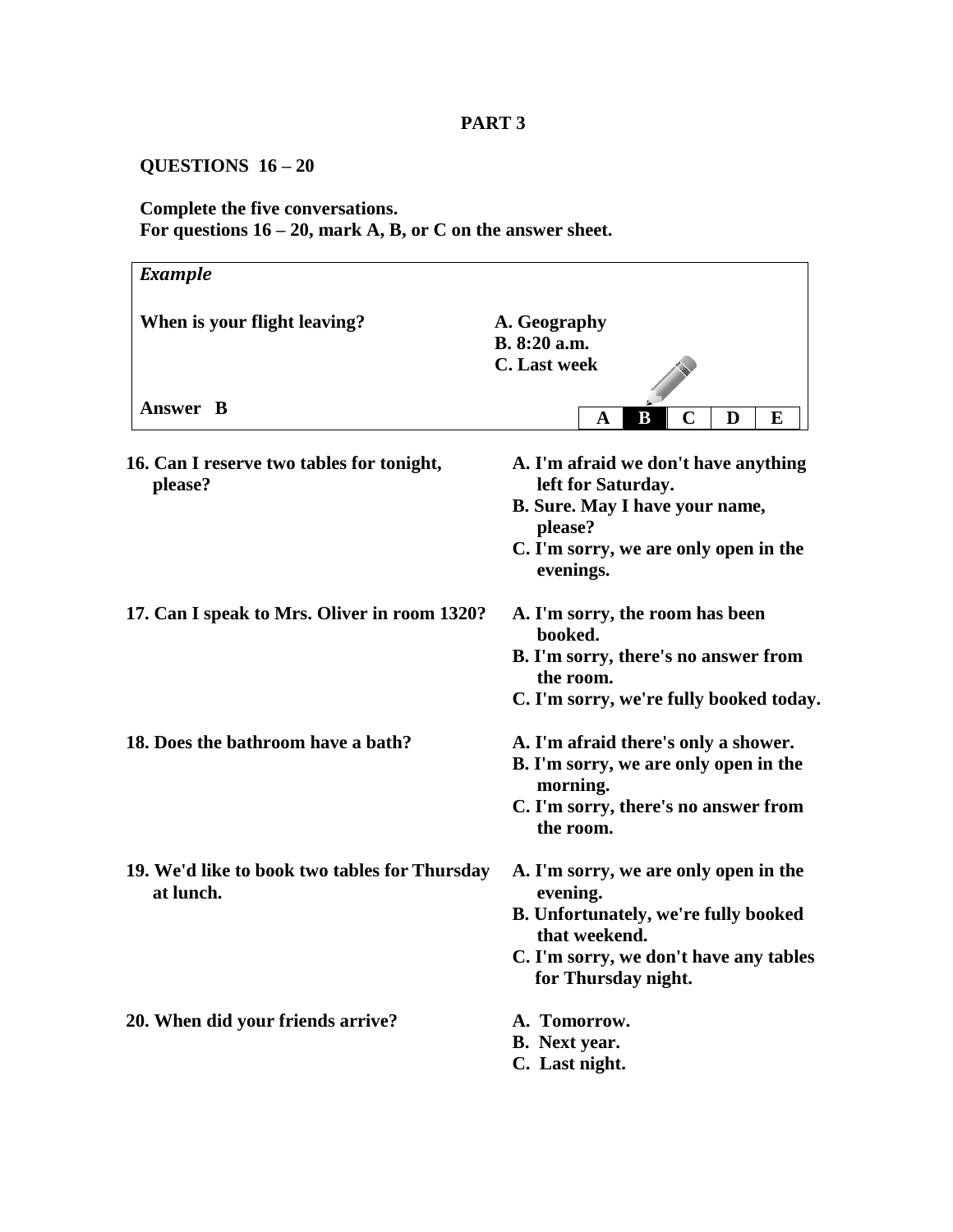#### **QUESTIONS 21 – 25**

**Complete the conversation between a man and a receptionist. What does the receptionist say to the man? For questions 21 – 25, mark the correct letter A – E on the answer sheet.**



**Man: I'd like to make a reservation, please. What days do you open?**

**Receptionist: 21. \_\_\_\_\_\_\_\_\_\_\_\_\_\_**

**Man: And what time do you serve lunch?**

**Receptionist: 22. \_\_\_\_\_\_\_\_\_\_\_\_\_\_**

**Man: Excellent. I'd like to book a table for three people at one o'clock on Friday the 15th of July, please.**

**Receptionist: 23. \_\_\_\_\_\_\_\_\_\_\_\_\_\_**

**Man: OK, Thursday the 14th is fine. Thank you very much.**

**Receptionist: 24. \_\_\_\_\_\_\_\_\_\_\_\_\_\_**

**Man: Davidson. D-A-V-I-D-S-O-N.**

**Receptionist: 25. \_\_\_\_\_\_\_\_\_\_\_\_\_\_**

- **A. I'm afraid we're fully booked on Friday the 15th, but I have a table on the 14th.**
- **B. We open from Tuesday to Sunday.**
- **C. Thank you. We look forward to seeing you on Thursday the 14th.**
- **D. We serve lunch from 11:00 a.m. to 2:30 p.m..**
- **E. So that's a table for three at 1:00 p.m. on Thursday the 14th of July. May I have your name, please?**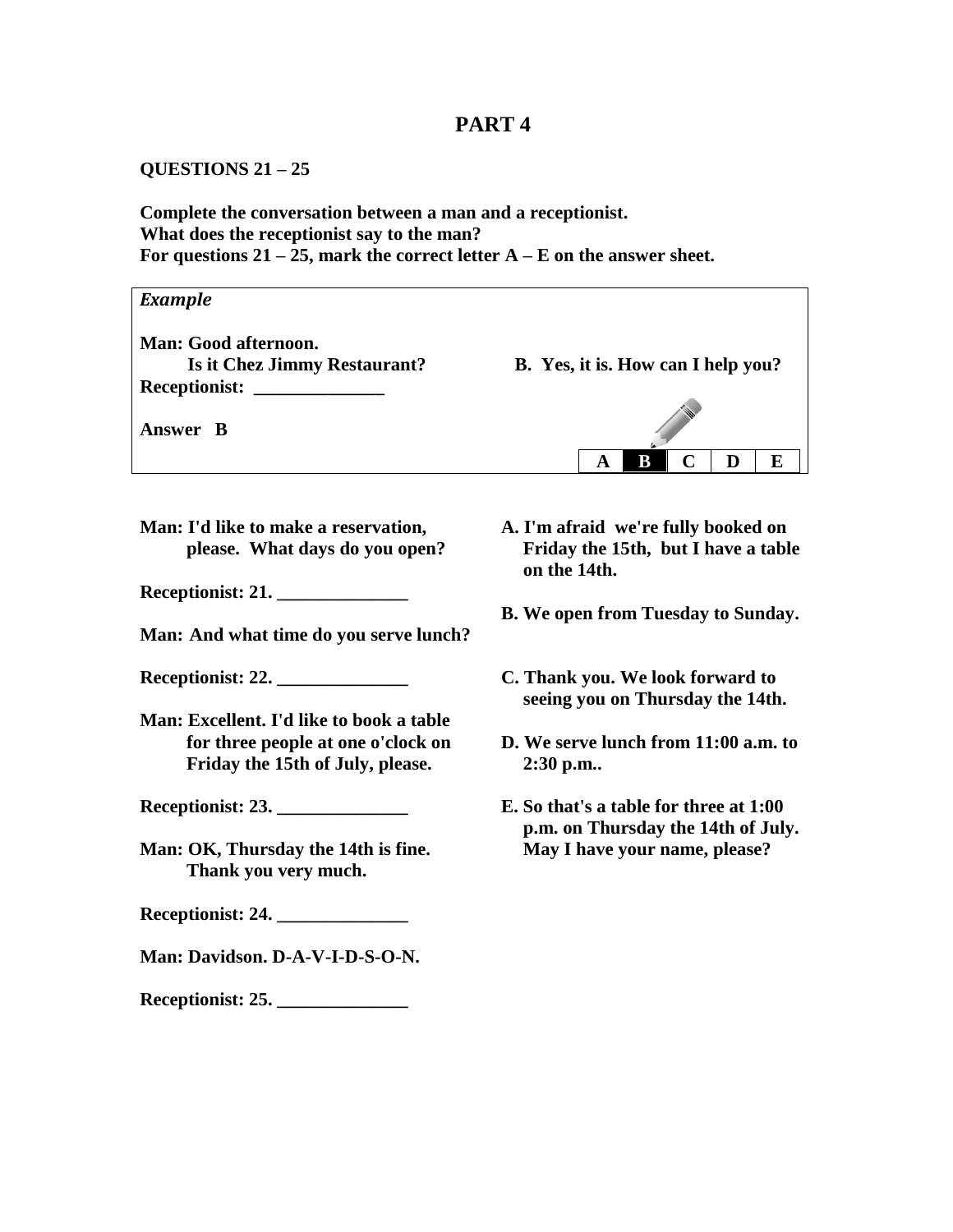### **QUESTIONS 26 – 32**

**Read the story about a national park in Africa and then answer the questions. If there is not enough information to answer 'Right' (A) or 'Wrong'(B), choose 'Doesn't Say'(C).**

**For questions 26 – 32, mark the correct letter A, B, or C on the answer sheet.**

### **Serengeti National Park**

In the early 1900s, large parts of Africa were still not known to most people around the world. This changed in 1913 when Stewart Edward White, while on a trip in Africa, Left Nairobi, Kenya started travelling south towards what is now called Tanzania. It was then that he found the northern Serengeti.

Today, Serengeti National Park is visited by about 1,000,000 people from all over the world every year. The name 'Serengeti' comes from the Maasai, people who have lived in Kenya and Tanzania for centuries. It means 'neverending flat land.' The huge 14,763 sq km park is home to millions of wild animals.

One of the reasons why Serengeti National Park is famous is because of what happens there during the wet seasons. Nearly 2 million wildebeests and zebras travel hundreds of kilometers south looking for green grass to eat every October. Then in April they turn around and return north.

Visitors can enjoy a variety of activities at the Park. There are hot-air balloon rides, walking safaris and picnic areas. Some hotels even arrange lunch or dinner out in the wild.

Serengeti National Park is one of the most amazing places on Earth, and anyone who visits it leaves with memories that last a lifetime.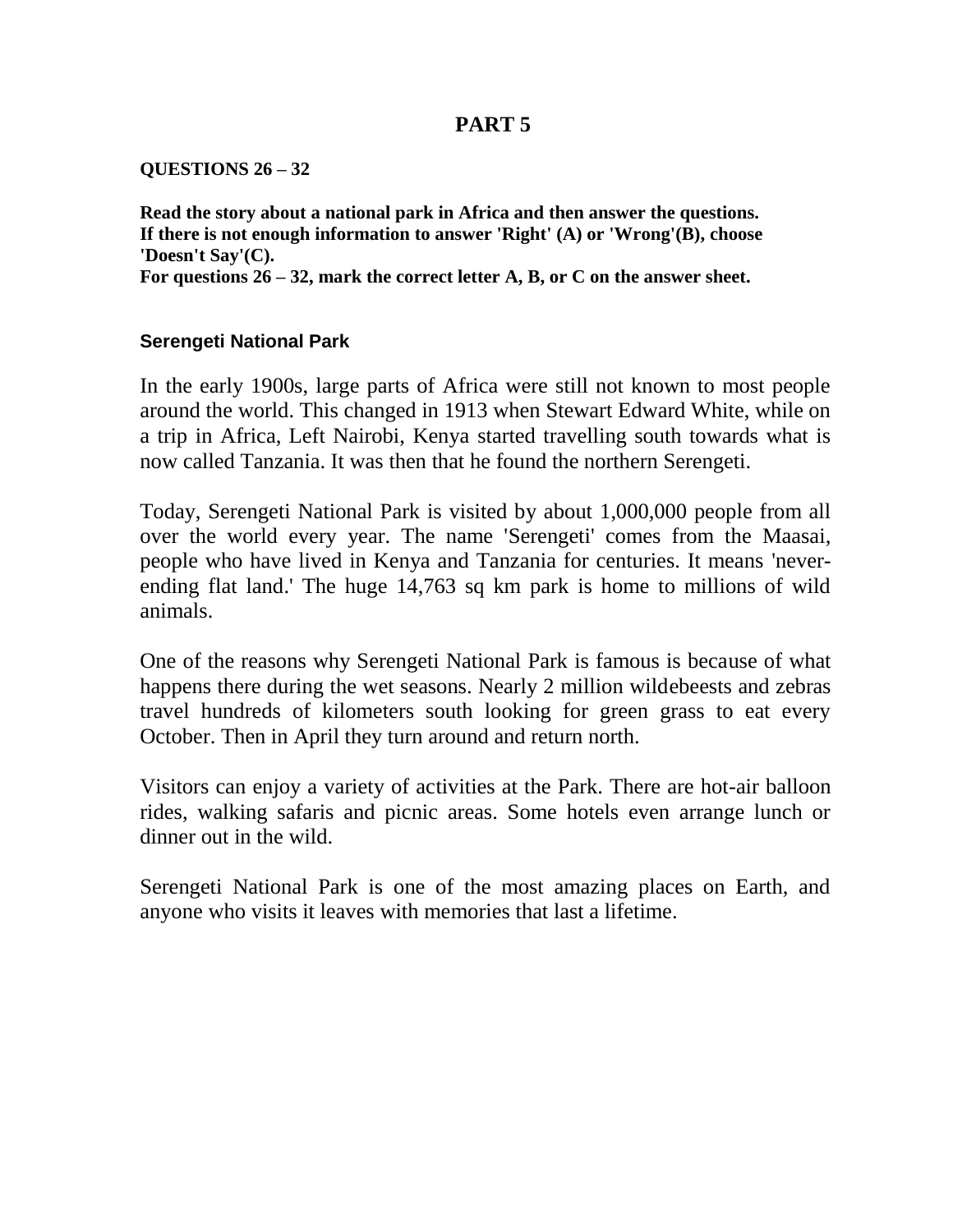| <b>Example</b>                                                |                                                      |   |                                               |             |   |   |
|---------------------------------------------------------------|------------------------------------------------------|---|-----------------------------------------------|-------------|---|---|
| <b>Stewart Edward White lived in Kenya.</b>                   | A. Right<br><b>B.</b> Wrong<br><b>C. Doesn't Say</b> |   |                                               |             |   |   |
| <b>Answer B</b>                                               |                                                      | A | B                                             | $\mathbf C$ | D | E |
| 26. Stewart Edward White was a famous explorer.               |                                                      |   | A. Right<br><b>B.</b> Wrong<br>C. Doesn't Say |             |   |   |
| 27. Serengeti National park is very popular with<br>tourists. |                                                      |   | A. Right<br><b>B.</b> Wrong<br>C. Doesn't Say |             |   |   |
| 28. The Park is the largest National Park in the world.       |                                                      |   | A. Right<br><b>B.</b> Wrong<br>C. Doesn't Say |             |   |   |
| 29. 'Serengeti' is an African word.                           |                                                      |   | A. Right<br><b>B.</b> Wrong<br>C. Doesn't Say |             |   |   |
| 30. The Park is rich with wildlife.                           |                                                      |   | A. Right<br><b>B.</b> Wrong<br>C. Doesn't Say |             |   |   |
| 31. Some animals move across the park to find food.           |                                                      |   | A. Right<br><b>B.</b> Wrong<br>C. Doesn't Say |             |   |   |
| 32. Visitors are not allowed to eat in the park.              |                                                      |   | A. Right<br><b>B.</b> Wrong<br>C. Doesn't Say |             |   |   |

\* **The End of the Reading Test.** 

\* **Please Wait. Don't turn to the next page until you are told to do so.**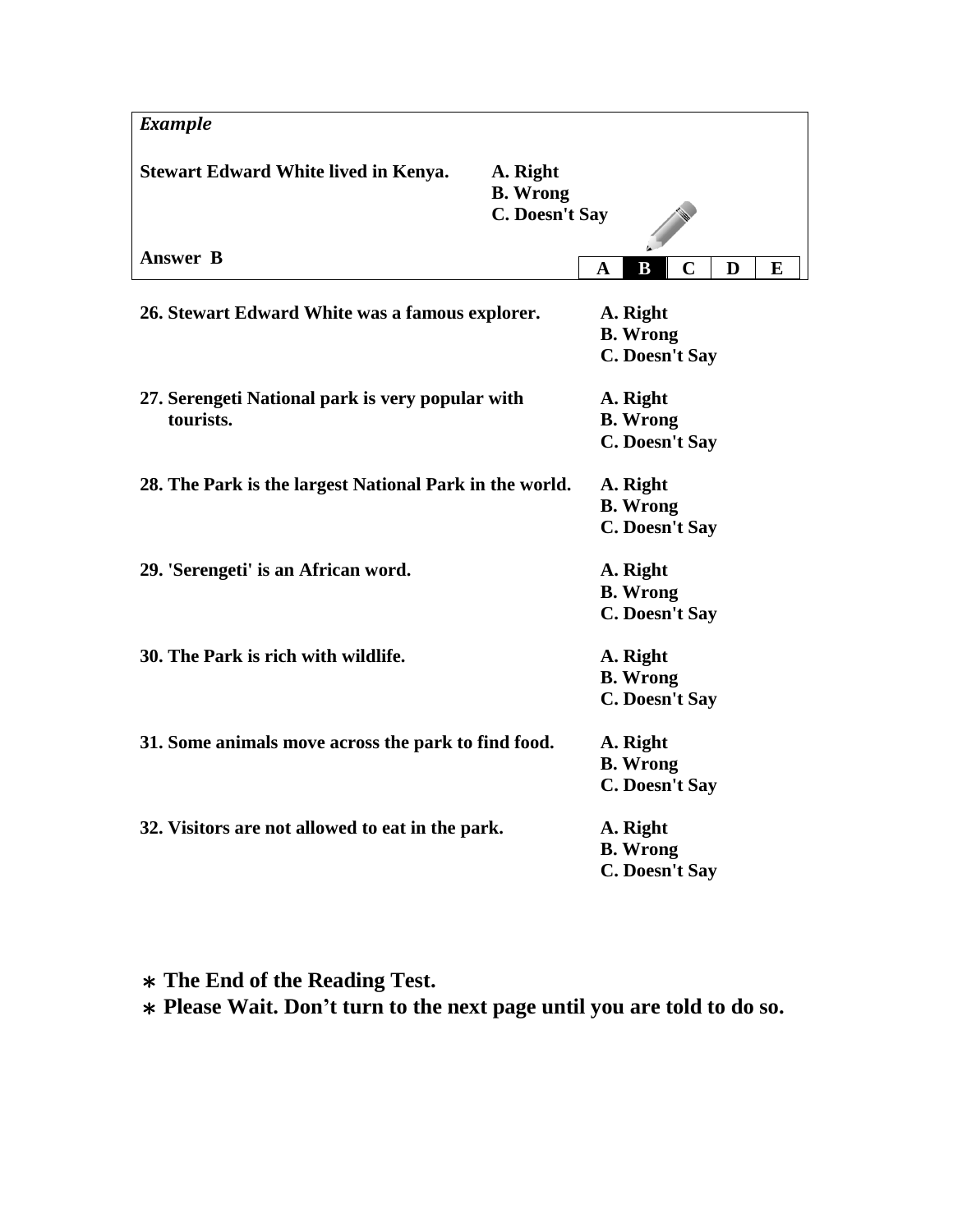

### **ILTEA English Tests for Careers**

**Tourism, Hotel, and Catering**

# **A2**

## Listening Test

(approximately 30 minutes)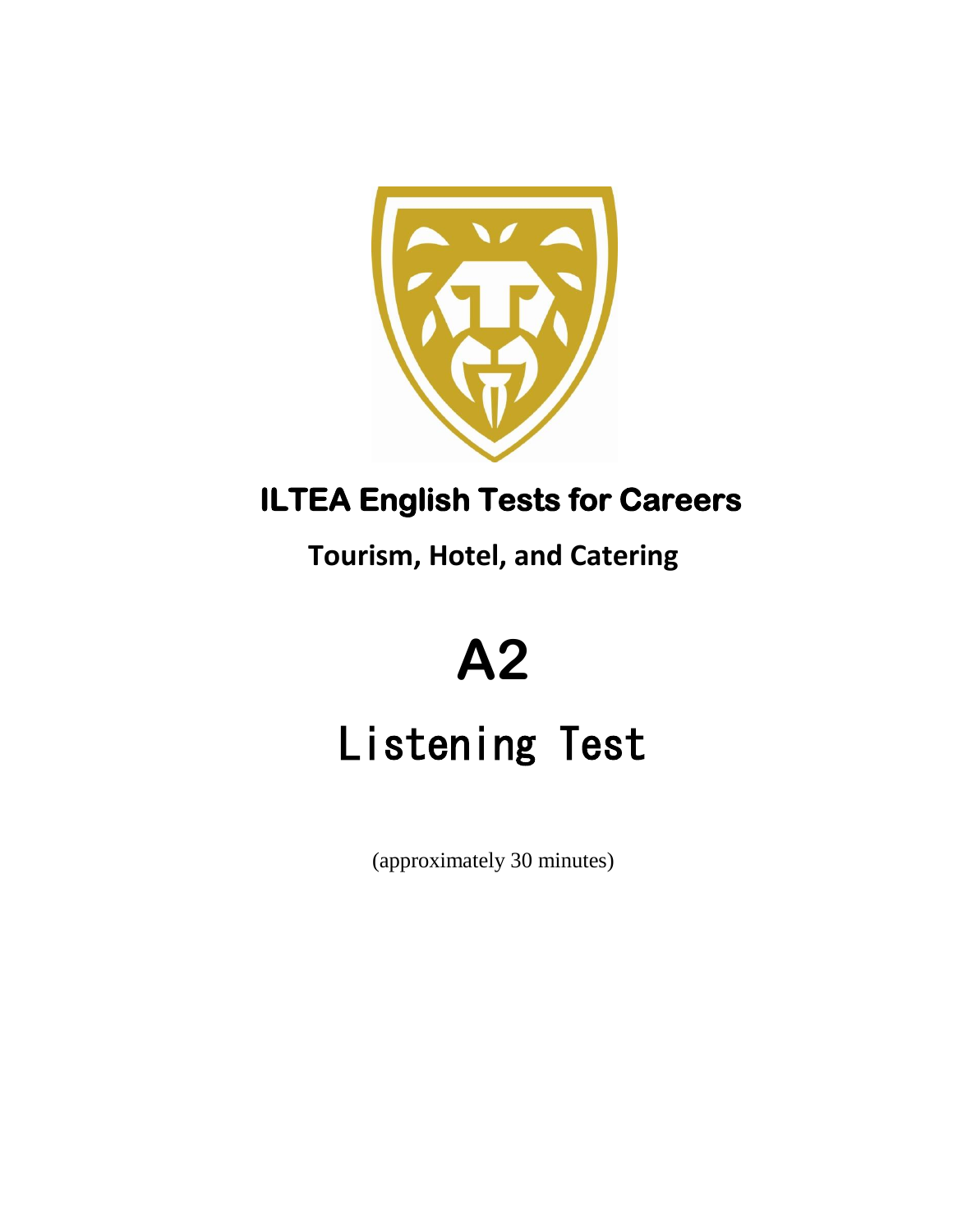### **QUESTIONS 1 – 5**

**You will hear five short conversations. You will hear each conversation twice. There is one question for each conversation. For questions 1 – 5, choose one answer for each question.**

| <b>Example</b>                                     |                                                         |   |
|----------------------------------------------------|---------------------------------------------------------|---|
| How many people were at the meeting?               | A. 12<br><b>B.30</b><br>C.20                            |   |
| <b>Answer B</b>                                    | D<br>B<br>A                                             | E |
| 1. How is Amy going to get to the airport?         | A. by bus<br><b>B.</b> by taxi<br>C. by train           |   |
| 2. Which platform does the man's train leave from? | A. Platform 1<br><b>B.</b> Platform 2<br>C. Platform 10 |   |
| 3. When is Carol's birthday party at Grand Hotel?  | A. January 16<br><b>B.</b> January 19<br>C. January 30  |   |
| 4. How much does the package tour cost?            | A. \$2,599<br>B. \$20,599<br>C. \$25,599                |   |

### **5. Which room does the man want to reserve?**



 **.** 



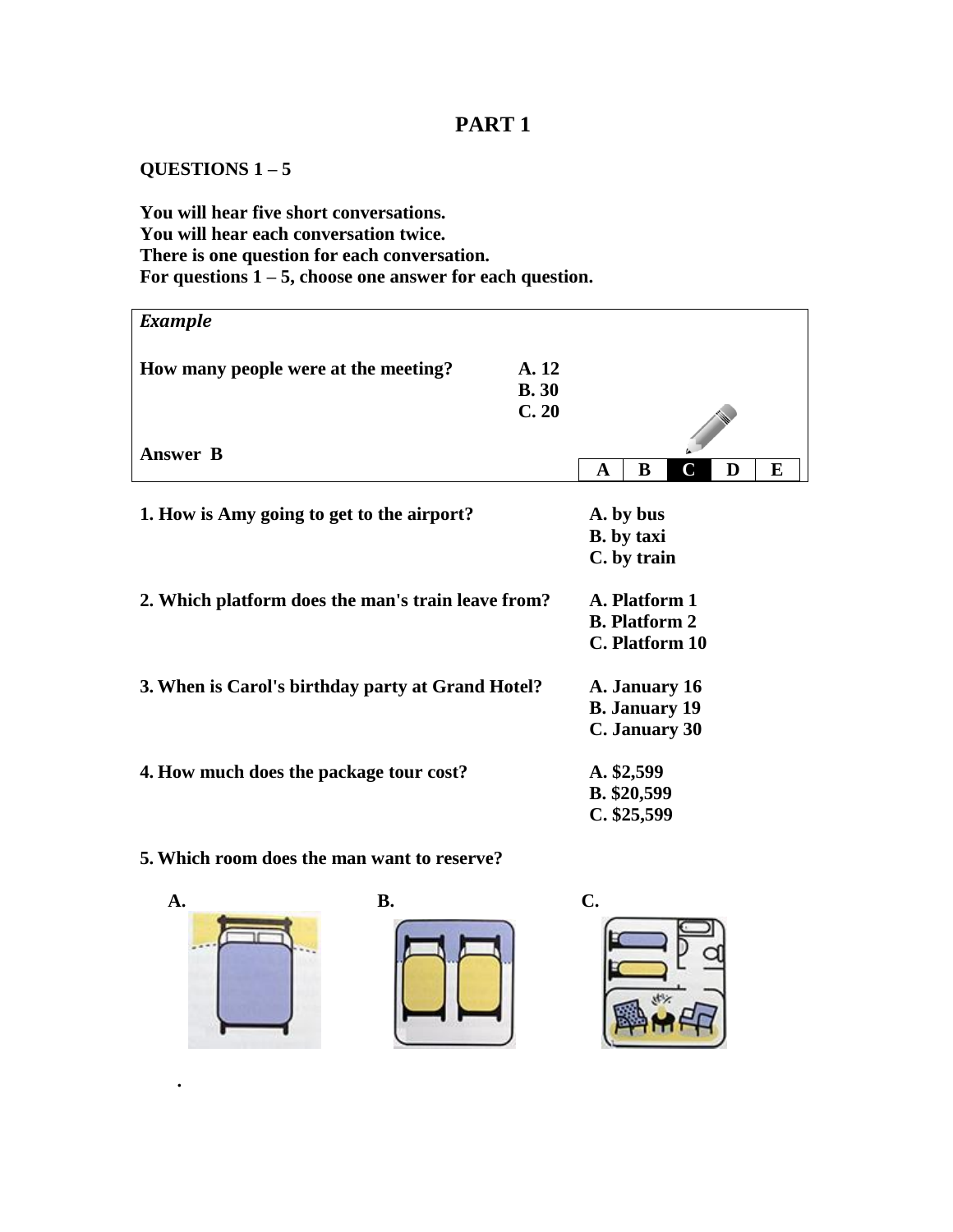### **QUESTIONS 6 – 10**

**Listen to two people talking about some other people in their tour group. What is each person interested in doing?**

**For questions 6 to 10, choose a letter A to E for each name. You will hear the conversation twice.**

| <b>Example</b>  |                                            |  |  |  |  |
|-----------------|--------------------------------------------|--|--|--|--|
| Julia           | <b>B.</b> go shopping                      |  |  |  |  |
| <b>Answer B</b> | B<br>$\mathbf C$<br>E<br>D<br>$\mathbf{A}$ |  |  |  |  |
| <b>PEOPLE</b>   | <b>ACTIVITY</b>                            |  |  |  |  |
| 6. Carol        | A. go surfing                              |  |  |  |  |
| 7. Robert       | B. go diving                               |  |  |  |  |
| 8. Kathy        | C. go to the beach                         |  |  |  |  |
| 9. Dustin       | D. take a nap                              |  |  |  |  |
| 10. Janet       | E. play volleyball                         |  |  |  |  |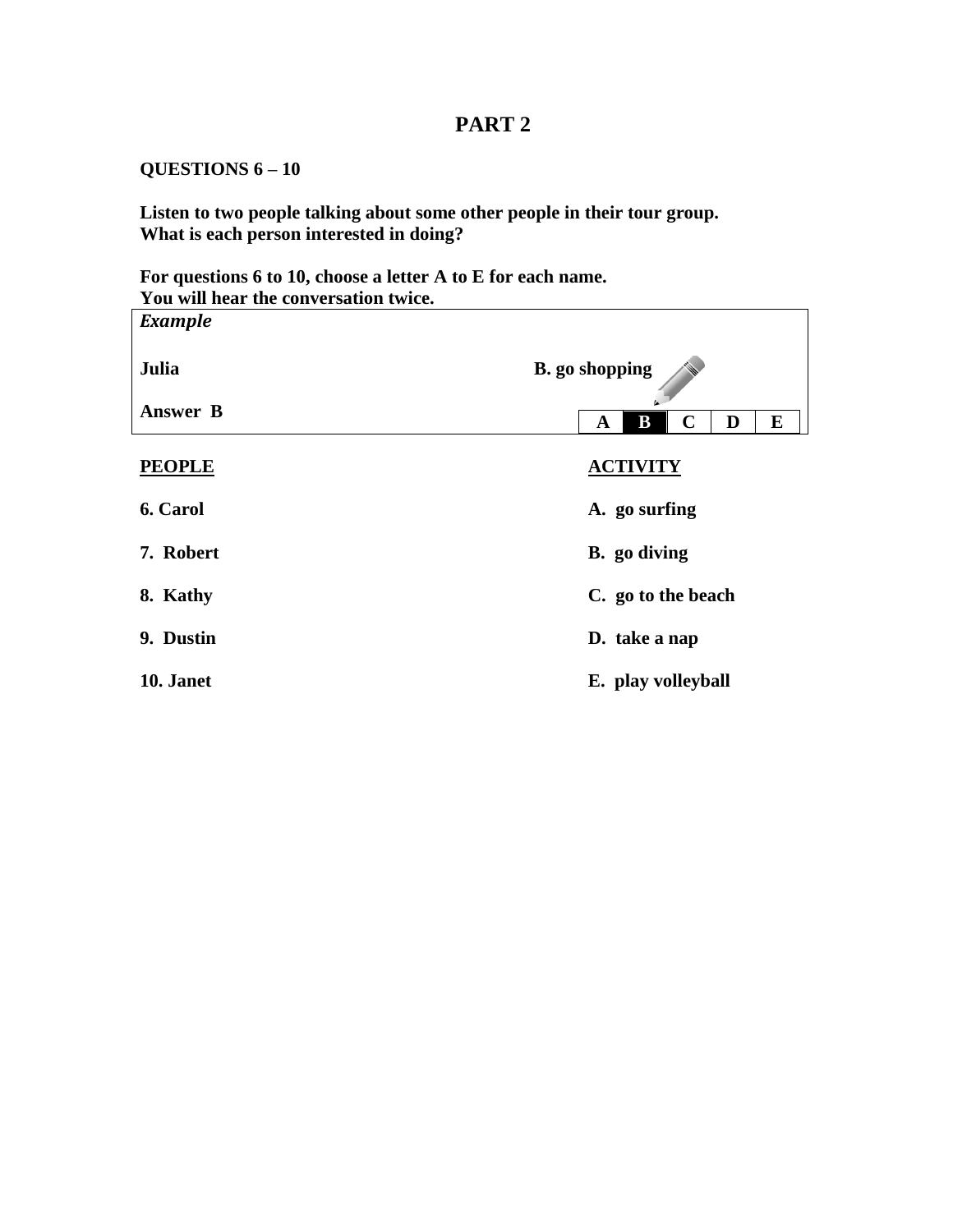### **QUESTIONS 11 – 15**

**Listen to a conversation between an airline staff and a tourist at the airport.**

**For questions 11 to 15, choose answer A, B, or C. You will hear the conversation twice.**

| <b>Example</b>                                       |                              |                    |   |                        |   |   |  |  |
|------------------------------------------------------|------------------------------|--------------------|---|------------------------|---|---|--|--|
| Where is the woman according to the conversation?    |                              |                    |   |                        |   |   |  |  |
|                                                      | A. at a bus station          |                    |   |                        |   |   |  |  |
|                                                      | <b>B.</b> at a train station |                    |   |                        |   |   |  |  |
| C. at an airport                                     |                              |                    |   |                        |   |   |  |  |
| Answer C                                             |                              |                    |   |                        |   |   |  |  |
|                                                      |                              | A                  | B | C                      | D | E |  |  |
|                                                      |                              |                    |   |                        |   |   |  |  |
| 11. What does the airline staff ask the woman to     |                              | A. pass            |   |                        |   |   |  |  |
| show her?                                            |                              | <b>B.</b> passport |   |                        |   |   |  |  |
|                                                      |                              |                    |   | C. hand luggage        |   |   |  |  |
|                                                      |                              |                    |   |                        |   |   |  |  |
| 12. What does the airline staff ask the woman to     |                              |                    |   | A. bag                 |   |   |  |  |
|                                                      |                              |                    |   | <b>B.</b> hand luggage |   |   |  |  |
| put on the scales?                                   |                              |                    |   |                        |   |   |  |  |
|                                                      |                              | C. hand bag        |   |                        |   |   |  |  |
| 13. Is the tourist carrying a pair of nail scissors? |                              | A. yes             |   |                        |   |   |  |  |
|                                                      |                              | B. no              |   |                        |   |   |  |  |
|                                                      |                              | C. not sure        |   |                        |   |   |  |  |
|                                                      |                              |                    |   |                        |   |   |  |  |
| 14. What seat does the tourist prefer on the plane?  |                              | A. window          |   |                        |   |   |  |  |
|                                                      |                              | <b>B.</b> center   |   |                        |   |   |  |  |
|                                                      |                              |                    |   |                        |   |   |  |  |
|                                                      |                              | C. aisle           |   |                        |   |   |  |  |
| 15. Which gate will the tourist's flight leave from? |                              | A. Gate 30         |   |                        |   |   |  |  |
|                                                      |                              | <b>B.</b> Gate 13  |   |                        |   |   |  |  |
|                                                      |                              | C. Gate 23         |   |                        |   |   |  |  |
|                                                      |                              |                    |   |                        |   |   |  |  |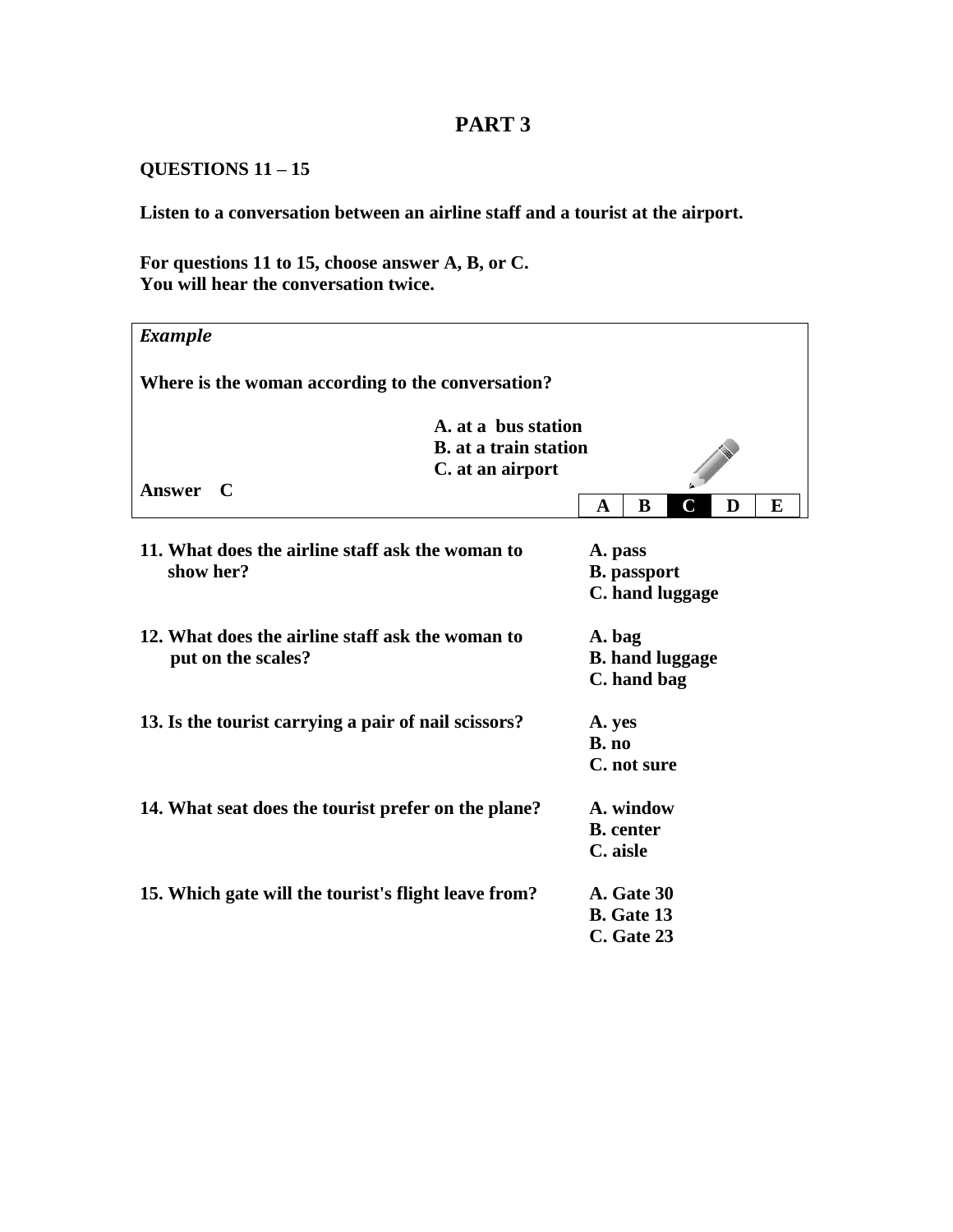### **QUESTIONS 16 – 20**

**Listen to a conversation between a receptionist and a customer who wants a room for the night.**

**For questions 16 to 20, choose answer A, B, or C. You will hear the conversation twice.**



### **16. Which room does the customer want to book?**







**17. Who will be in the room with the customer? A. himself**

- **18. What is customer's name? A. Duston Jonson**
- **19. How much does the room cost the customer for two nights?**
- **20. What is the customer's room number?**
- **B. his wife**
- **C. his son**
- 
- **B. Dustin Johnson**
- **C. Johnson Dustin**

| A. 13   |
|---------|
| B. 30   |
| C.60    |
|         |
|         |
| A. 3003 |
| B. 1303 |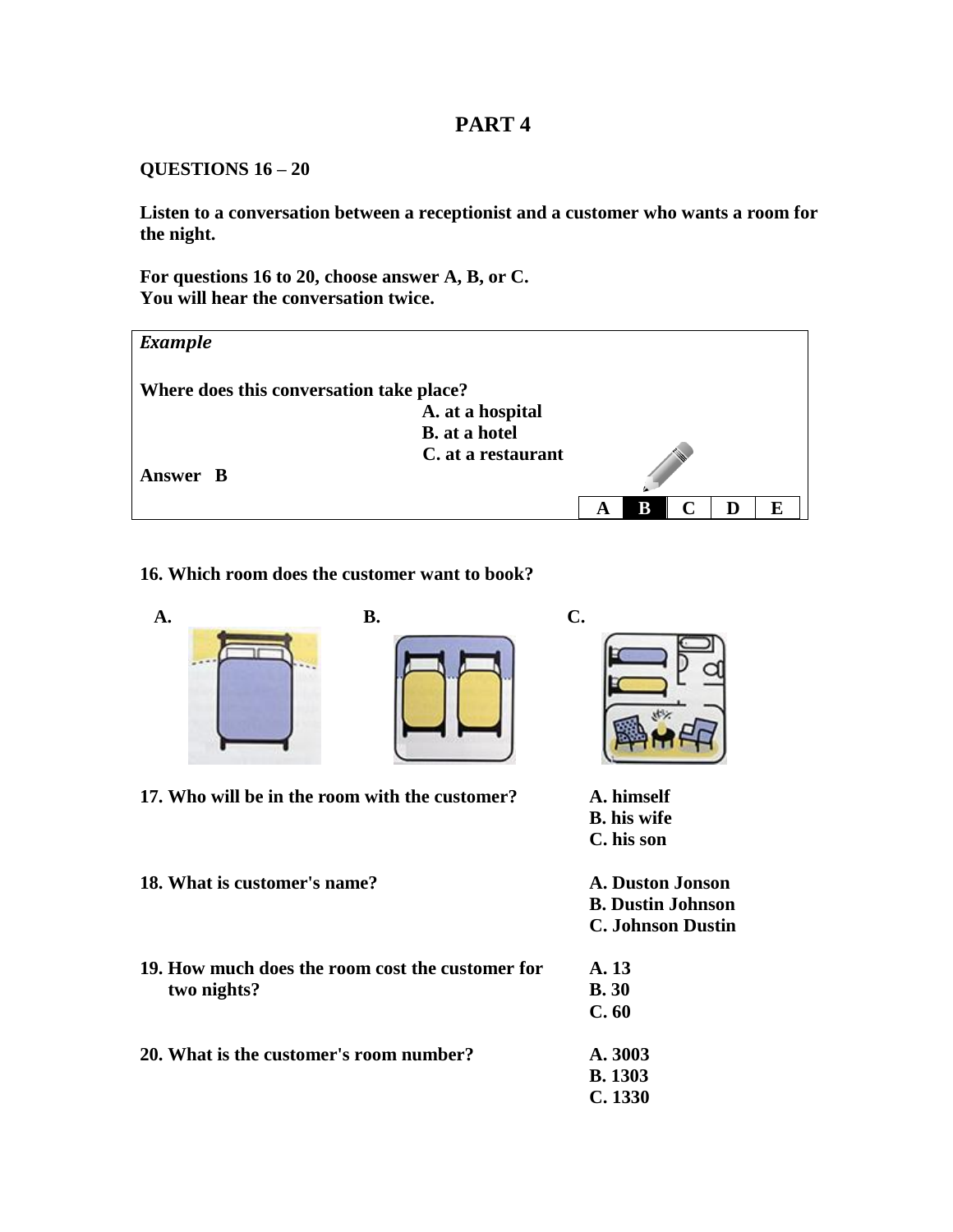### **QUESTIONS 21 – 25**

**You will hear a conversation for booking a table in a restaurant.**

**Listen and complete questions 21 – 25. You will hear the conversation twice.**

| <b>Example</b>                                     |                                   |       |                            |             |   |   |
|----------------------------------------------------|-----------------------------------|-------|----------------------------|-------------|---|---|
| What days does the restaurant open?                | A. from Sunday to Friday          |       |                            |             |   |   |
|                                                    | <b>B. from Monday to Saturday</b> |       |                            |             |   |   |
|                                                    | <b>C. from Monday to Sunday</b>   |       |                            |             |   |   |
|                                                    |                                   |       |                            |             |   |   |
| <b>Answer</b><br>B                                 |                                   |       |                            |             |   |   |
|                                                    |                                   | A     | B                          | $\mathbf C$ | D | E |
|                                                    |                                   |       |                            |             |   |   |
|                                                    |                                   |       |                            |             |   |   |
| 21. What time does the restaurant serve lunch?     |                                   |       | A. 11:00 AM to 2:00 PM     |             |   |   |
|                                                    |                                   |       | B. 11:20 PM to 2:00 PM     |             |   |   |
|                                                    |                                   |       | C. $11:20$ AM to $2:00$ PM |             |   |   |
|                                                    |                                   |       |                            |             |   |   |
| 22. How many people does the man want to book for? |                                   | A. 12 |                            |             |   |   |
|                                                    |                                   | B.2   |                            |             |   |   |
|                                                    |                                   | C.3   |                            |             |   |   |
|                                                    |                                   |       |                            |             |   |   |
| 23. What date does the man want to book a table?   |                                   |       | A. April 12                |             |   |   |
|                                                    |                                   |       | <b>B.</b> Friday           |             |   |   |
|                                                    |                                   |       | C. one o'clock             |             |   |   |
|                                                    |                                   |       |                            |             |   |   |
| 24. What date will the man go to the restaurant?   |                                   |       | A. Friday                  |             |   |   |
|                                                    |                                   |       | B. April 12                |             |   |   |
|                                                    |                                   |       | C. April 11                |             |   |   |
|                                                    |                                   |       |                            |             |   |   |
| 25. What is the name of the man?                   |                                   |       | A. Paterson                |             |   |   |
|                                                    |                                   |       | <b>B.</b> Patterson        |             |   |   |
|                                                    |                                   |       | C. Batterson               |             |   |   |